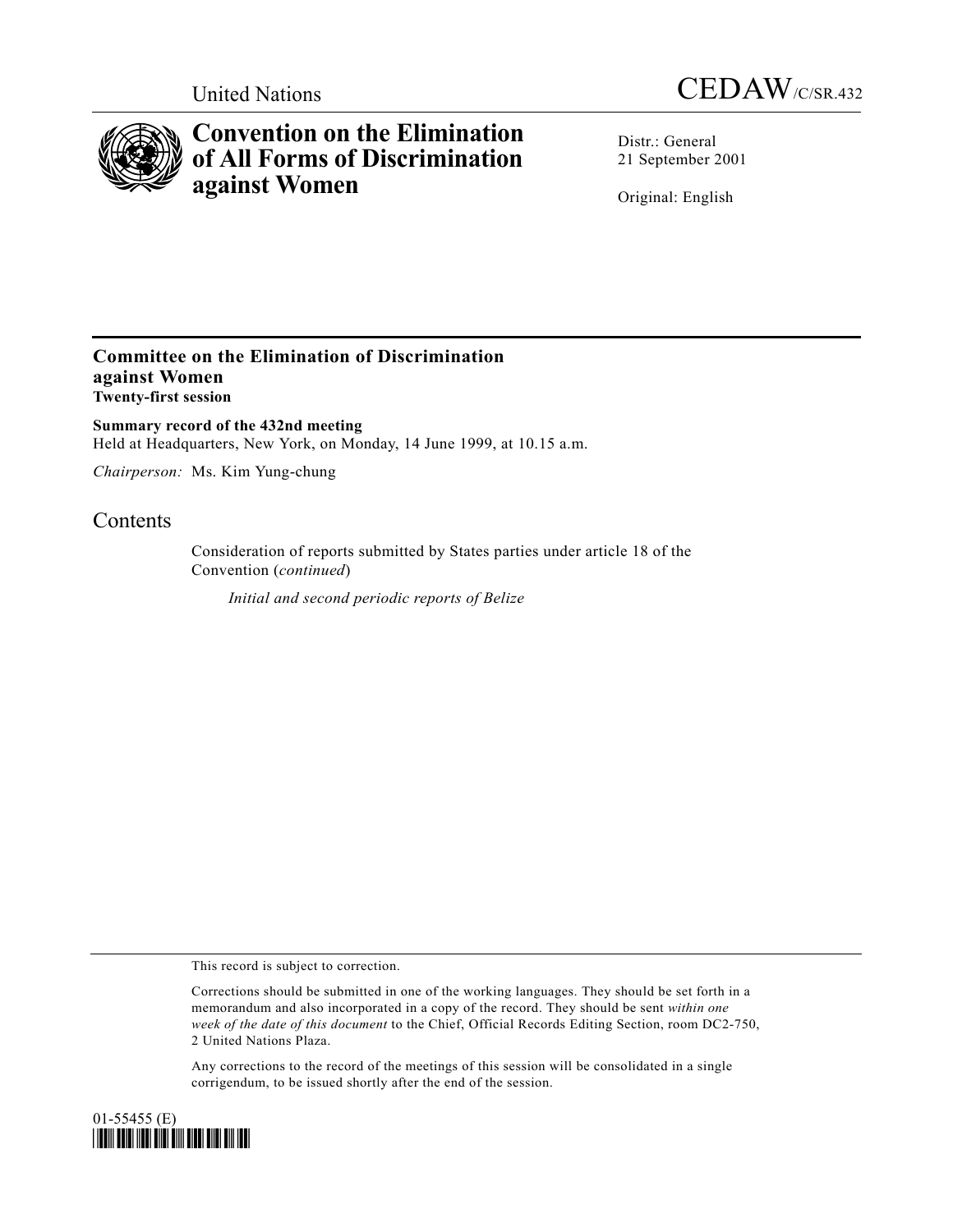*In the absence of the Chairperson, Ms. Kim Yungchung (Vice-Chairperson), took the Chair.*

*The meeting was called to order at 10.30 a.m.*

## **Consideration of reports submitted by States parties under article 18 of the Convention** *(continued)*

#### *Initial and second periodic reports of Belize* (CEDAW/C/BLZ/1-2)

1. *At the invitation of the Chairperson, the members of the delegation of Belize took places at the Committee table.*

2. **Ms. Balderamos Garcia** (Belize), introducing the initial and second periodic reports of Belize (CEDAW/C/BLZ/1-2), said that the adoption of the Convention had catalysed national efforts to achieve gender equity and equality in Belize. The report had been a joint effort of the Government and the Women's Issues Network (WIN), a Belizean non-governmental organization. In recent years the population of Belize had shifted from rural to urban areas. That trend, which had been marked by a flow of immigrants away from agricultural work towards jobs in the construction and services sectors, as well as by the migration of urban Belizeans to North America, had had a significant effect on human resources and her country's capacity to address gender needs. Immigrants made up 14 per cent of the population: indeed, Belize's population was a highly diverse mix of, among others, Mestizos, Creoles, Garinagu, Maya, Mennonites, East Indians, Chinese and Lebanese. That multicultural reality had a significant impact on the development and implementation of laws and policies to end discrimination against women.

3. A majority of the population was under the age of 25, and the fertility rate, at 4.6 per cent, was among the highest in the region. Nineteen per cent of Belizean children were born to teenage mothers, and 59 per cent were born out of wedlock. A wide variety of gender relationships was accepted in that multi-ethnic society, and Belize was tailoring its laws and policies accordingly. Unfortunately, with the globalization of the economy, Belize's export markets had become increasingly vulnerable, and the growth rate had steadily declined, plunging a significant portion of the population into poverty. Among the major actors in Belize's development were a growing civil society, non-governmental organizations, the business

community and the churches, most of whose members were women. Many of the Government's current policies and laws, especially those relating to family planning and HIV/AIDS, were based on a church-State agreement.

4. Turning to articles 1 and 2, she said that the Constitution required the State to enact policies designed to eliminate economic and social privilege and disparity among citizens on the basis of race, colour, creed or sex and defined discriminatory treatment as affording different treatment to different persons on the basis of those characteristics. Women nevertheless still lacked access to the resources and opportunities available to men. Although Belizean laws and policies did not, in fact, discriminate against women, temporary special measures were necessary in order to eliminate discrimination against them based on cultural practices and customs.

5. With reference to articles 3 and 4, she said that the Constitution also required the development of policies that eliminated disparity among citizens on the basis of sex. The Government had recently formulated a policy which aimed to fill 30 per cent of top public service posts with women. The question whether to employ affirmative action measures to increase the number of women in the Cabinet was currently under debate, and a political reform commission had been set up to make affirmative action recommendations regarding the Constitution and the various political bodies. Other affirmative action initiatives included a social investment fund project that had earmarked 50 per cent of its loans for women, and a Governmentsponsored Small Farmers and Business Bank, a significant percentage of whose loans were reserved for women. There were, however, no national affirmative action policies, laws or quotas.

6. Women were permitted to apply for twelve weeks of maternity leave, six before confinement and six afterward, during the first four of which they received full pay, and during the remainder, half pay. The social security system also provided maternity benefits. Those members of Belizean society who received the fewest maternity benefits were domestic workers and unmarried teachers who worked within the Church-State education system. The Government had established a domestic violence task force and was preparing a national family violence plan on the basis of a model developed by the Pan American Health Organization. It was also forming domestic violence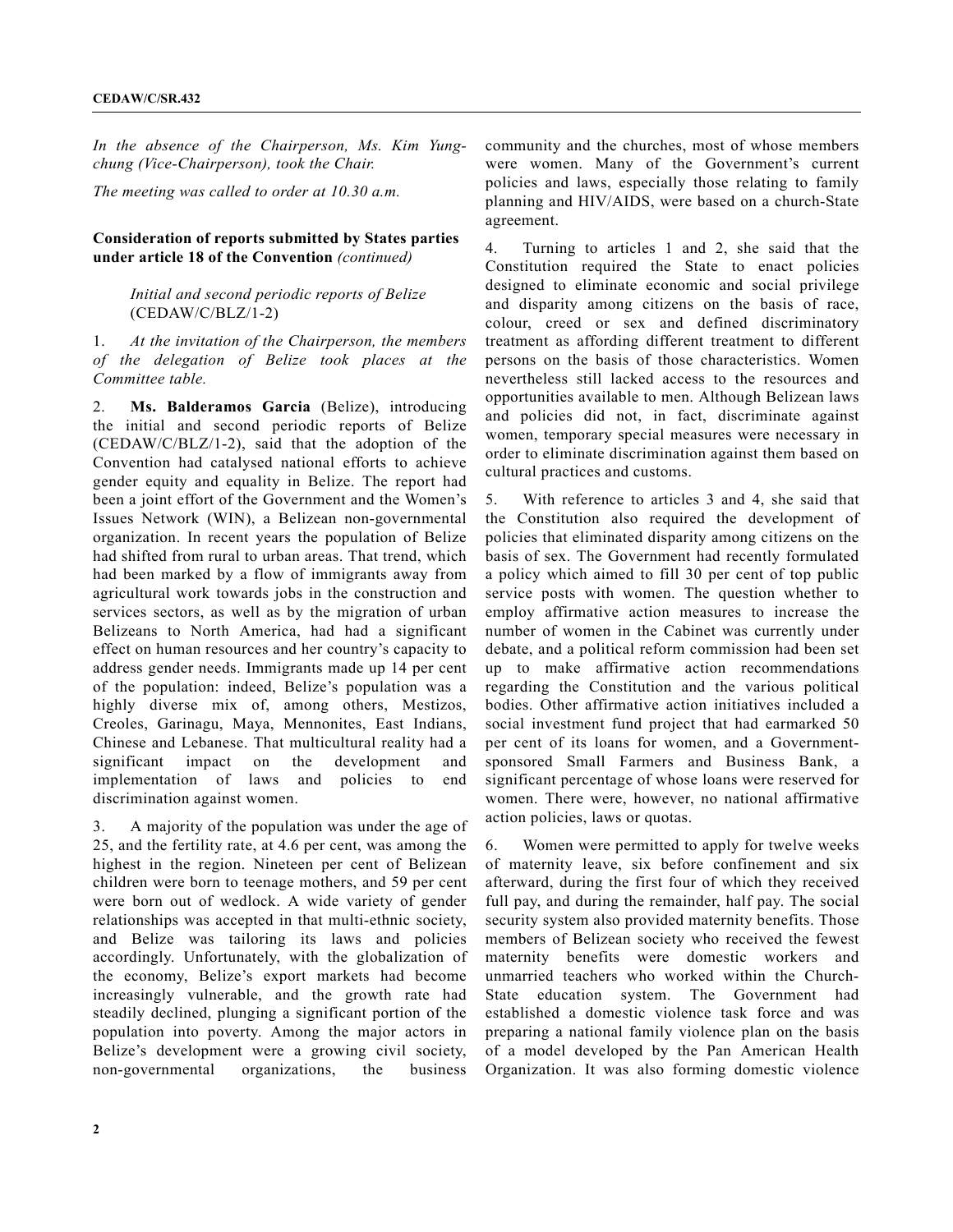subcommittees and support groups, and setting up counselling rooms for victims of such violence in police stations. In addition, a national strategic plan on gender equity and equality had been developed to focus on family violence, employment, health, decisionmaking and poverty, with a view to carrying out Belize's commitments under the Beijing Platform for Action. The Government had also designated the National Women's Commission as the body which would monitor compliance with the Convention.

7. Turning to article 5, she said that laws on sexual harassment, domestic violence, families and children provided sanctions against traditional patterns of behaviour; and a bill that would permit spouses to bring actions for marital rape would soon be considered by the House of Representatives. A community parenting education and empowerment programme and the national committee for families and children were offering educational programmes on the provisions of the Convention to parents, teachers and members of the community; the National Organization for the Prevention of Child Abuse was also conducting educational programmes throughout Belize. In 1991, primary school textbooks had been revised, with a view to introducing gender-neutral texts and illustrations.

8. **Ms. Catzim** (Belize) said, with reference to article 6, that Belizean law prohibited persons from operating or managing brothels, or allowing their premises to be used for that purpose, subject to fine or imprisonment; and that prostitution constituted a petty offence. Despite such laws, many brothels operated under the guise of restaurants, bars or hotels. Prostitutes earned more money than domestic or garment workers, and most were labour immigrants or refugees from Central America, or immigrants from the Spanish-speaking Caribbean. In Belize's overloaded judicial system, it was admittedly difficult to prosecute someone for prostitution or operating a brothel. Public concern about prostitution was, however, growing, in view of the rapid spread of HIV/AIDS; several nongovernmental organizations had begun the work of educating the public in those matters.

9. Turning to articles 7 and 8, she said that more women than men were registered voters in Belize. Representation by women at the parliamentary and local governmental levels was disproportionate: 50 of the 58 municipal seats were held by men; only 2 of the 29 members of the House of Representatives were women. Statistics nevertheless showed a gradual

increase in participation by women at the candidacy level. Although no political party had taken affirmative action measures to increase the number of women in the Cabinet, the majority party had instituted a policy calling for 30 per cent of top posts in public service to be reserved for women, and had appointed women as Speaker of the House of Representatives and as President and Vice-President of the Senate. The Senate was comprised of nine members, four of whom were women. Women had also been appointed as heads of boards of directors and as executive directors of important national institutions. Though there were few women diplomats, one out of six ambassadors was a woman. In addition, the National Women's Commission had conducted a study on opportunities for political participation by women, and its recommendations would contribute to a broader programme for political reform in Belize.

10. With reference to article 9, she said that all persons born in Belize had the right to claim Belizean citizenship. Persons either of whose parents were Belizean citizens could claim citizenship by descent; and persons married to Belizeans could apply either for citizenship or for residency status. Nationality laws made no distinction between men and women. Major advances had been made in the implementation of article 10. Belizean women had begun vigorously to pursue their education. Although primary school education was mandatory for children aged 5 to 14, boys showed a slightly higher rate of enrolment than girls. A truancy programme had been launched with a view to improving enrolment and participation, and school attendance officers had been hired. Those officers had found that the reasons for the failure to attend school were financial and social, and had referred families to social assistance and counselling services.

11. A number of cases of sexual abuse had been discovered, particularly of girls. The Government had instituted a new child abuse law, which imposed a penalty for the failure to report cases of sexual abuse to the police. Girls did significantly better than boys on the standardized test that marked the transition from primary to secondary schools, despite boys' higher performance in mathematics and sciences. Ninety per cent of girls and about 79 per cent of boys went on to secondary school. Those figures varied, however, by region, and the trend tended to reverse in rural areas. Although 65 per cent of the students at Belize College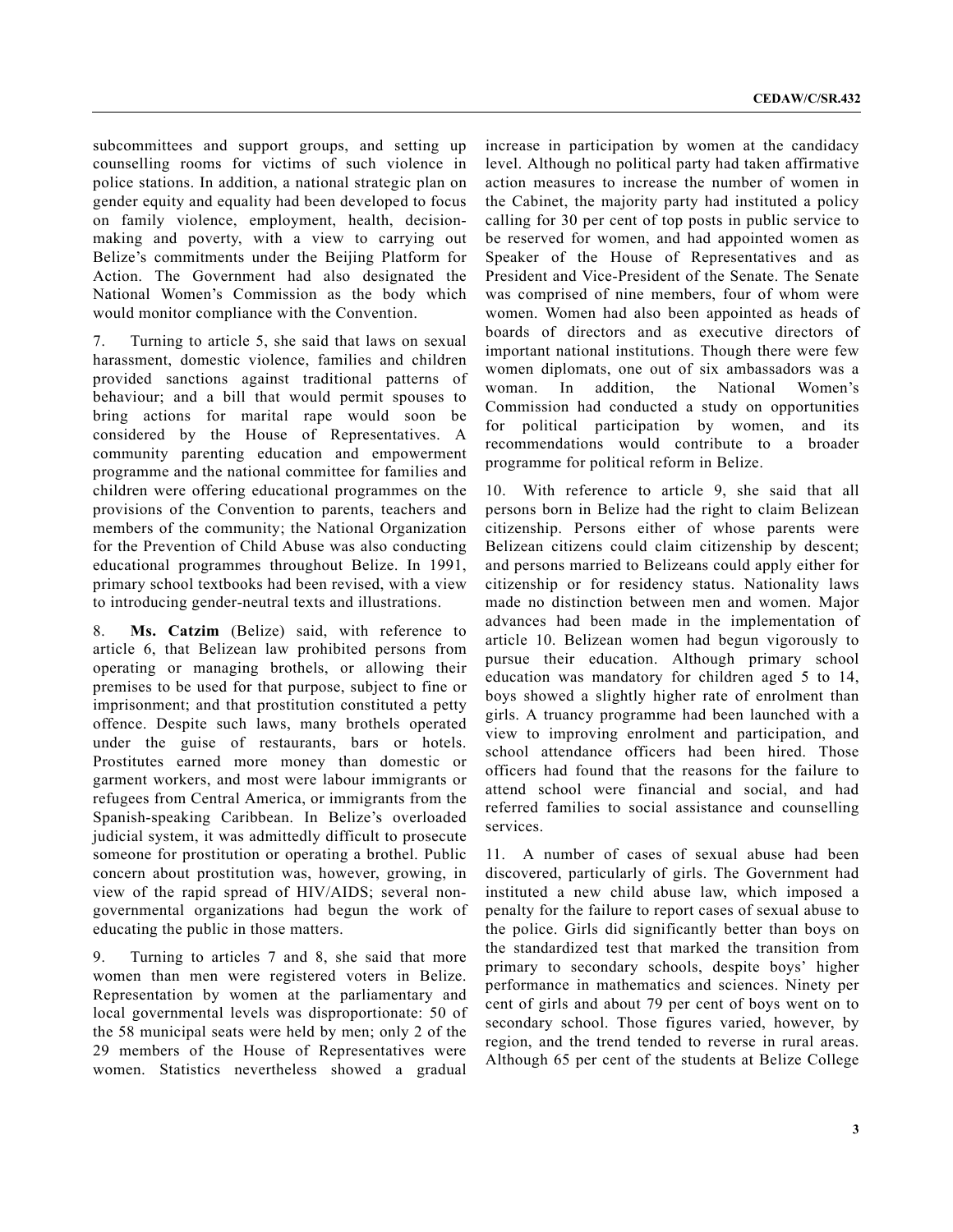were female, it should also be remembered that parents were more likely to send their male children abroad to pursue higher education.

12. Pregnancy was a major cause for dropping out of school, and continuing education programmes were illequipped to deal with the needs of pregnant girls. Under the Church-State education system, although both boys and girls could be expelled for a pregnancy, in practice boys were almost never dismissed. Only a few secondary schools allowed pregnant girls to continue their studies. The Government recognized the need to develop a national policy that would deal humanely with the issue of teenage pregnancy.

13. **Ms. Fuller** (Belize), referring to article 11, said that the constitutional prohibition against discrimination on the basis of sex also applied to employment legislation. Although there were no discriminatory labour laws, discriminatory attitudes towards women in the workforce persisted. Only 40 per cent of women worked, as compared to 78 per cent of men. Women were better educated, but that had not meant higher wages. Not only were women's wages lower than those of men, but the female unemployment rate was twice as high as the male unemployment rate, and women were more likely to be unemployed for longer periods. Since 1993, women had been dropping out of the formal economy, a phenomenon which might be related to the denial of equal opportunities in the labour force. Furthermore, women were concentrated in jobs that paid less than those of men who had achieved the same educational level.

14. The minimum wage regulations covered persons engaged in hourly employment, but failed to protect piece-rate workers in the garment industry. In addition, Belizean minimum wage regulations varied from job to job: domestic workers, for instance, were paid less than those who worked in exports. In 1992, the Belize Organization for Women and Development (BOWAND) had launched a minimum wage campaign which propounded one minimum wage for all workers and an annual cost-of-living adjustment. Although neither had been adopted, the Government had agreed to review existing regulations.

15. In addition, non-governmental organizations were developing a campaign on women and employment, which would, inter alia, advocate gender-sensitive policies and programmes on training and credit for women. It would also review and make recommendations on labour laws, wages and social security and work benefits for women. It had been developed with input from the Women's Department in the Ministry of Human Development, Women and Youth. Furthermore, non-governmental organizations continued to fight for a policy that would put the minimum wage for traditional female dominated jobs on a par with that for male dominated jobs, to achieve equal pay for equal work. Currently, both the Women's Department and non-governmental organizations were endeavouring to improve the economic status of women through the promotion of training for women in non-traditional jobs. To that end, the Women's Department had started programmes offering training in areas such as elementary electrical wiring, computer science and automechanics, through the Centre for Employment Training.

16. Although the labour law prohibited the dismissal of women during maternity leave, schools operating under the Church-State system were allowed to fire unwed mothers if they became pregnant before they reached the stage of qualifying for maternity leave. In some cases, such women were rehired after they had delivered. No education policy was in place to prevent that practice, which was contrary to labour regulations. In that connection, Belize had just signed 10 International Labour Organization Conventions, including one on union recognition policy which, she hoped, would allow women more recourse to defend their rights as workers. The current Government was reviewing the 1996 Sexual Harassment Act to make it easier for women to prosecute sexual harassment.

17. **Mrs. Musa** (Belize), referring to article 12 of the Convention, said that, as a result of the focus of traditional health care services on reproductive health, women had had more access to health care than men. Approximately 95 per cent of pregnant women now received prenatal care. However, teenage pregnancy was still high. In 1998, 23 per cent of all babies were born to women under 19 years of age. Moreover, reported abortions were also on the rise, although abortion was illegal. Contraception was allowed by law. Female fertility had been slowly decreasing, especially in urban areas, as women gained more access to contraception. However, data suggested that the unmet need for contraception was as high as 65 per cent.

18. According to the most recent data, the primary causes of female mortality were breast and cervical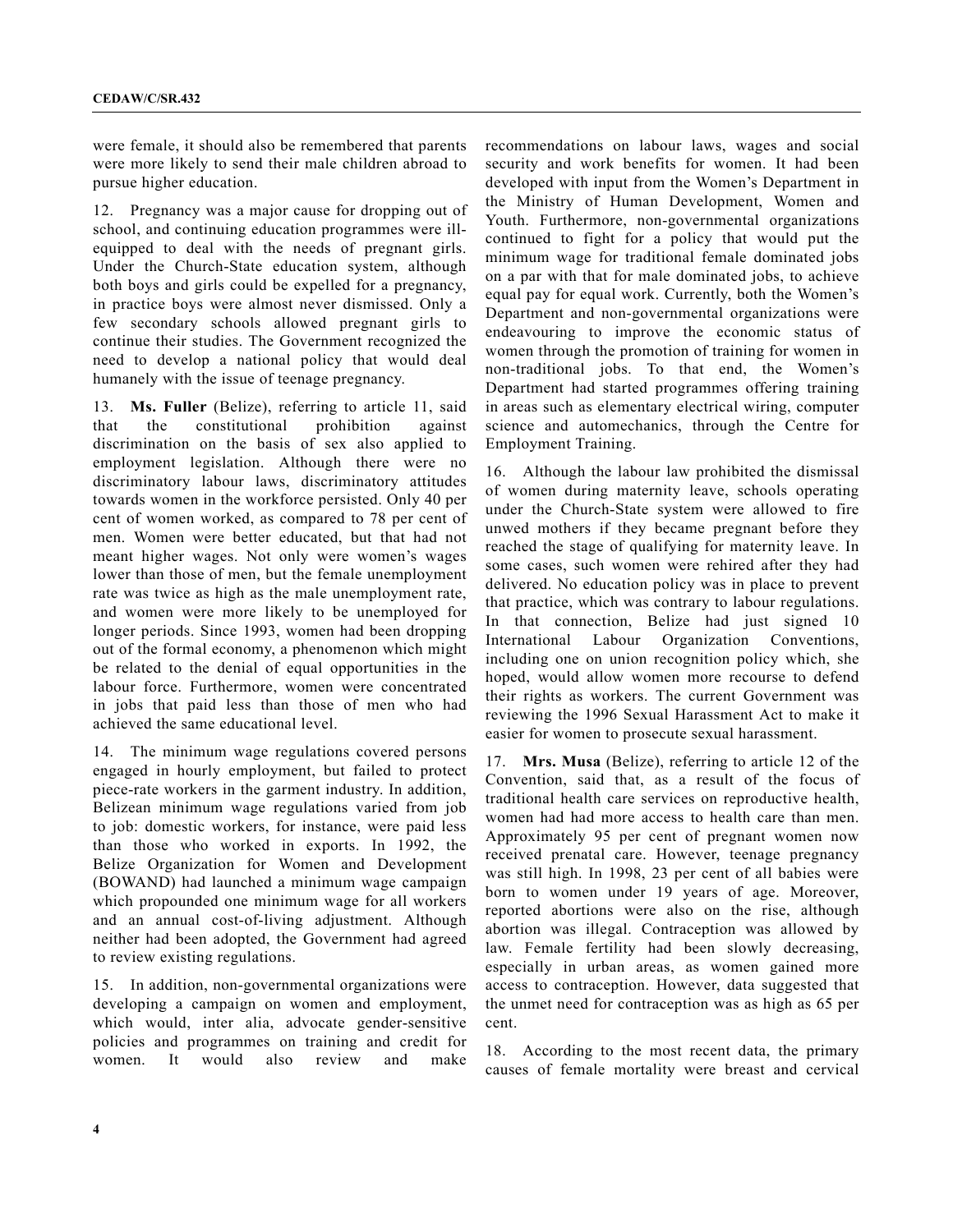cancer, kidney diseases, as well as pelvic diseases. In 1998, following the upsurge in cervical cancer deaths, the National Women's Commission had published a book to promote public awareness of cancer. Belize had the highest transmission rate of HIV/AIDS in Central America and more women were reported to have the virus than men, probably because more women were tested than men. To address that situation, the Government had established an AIDS Task Force which, together with non-governmental organizations, was seeking to implement HIV/AIDS-awareness and prevention programmes.

19. The Community Parenting and Education Programme within the Ministry of Human Development, Women and Youth was also incorporating HIV/AIDS education into its syllabus. However, some churches were reluctant to allow the Government and non-governmental organizations to teach HIV/AIDS prevention techniques, even at the tertiary level, and there was a lack of adequate systems to counsel and treat people affected with HIV/AIDS. The Government would conduct a review of the National Health Plan for Gender Equity, which had been developed as part of Belize's move into the Commonwealth Gender Management System.

20. As far as equality of economic opportunities was concerned, women, who were unable to provide collateral such as land titles, usually had more difficulties than men in obtaining loans. In many instances, they did not know how the loan system worked. There were two microcredit institutions that targeted women specifically, the Small Farmers and Business Bank and the Belize Enterprise for Sustainable Technology. There was a need for more education and training for women who wished to access loans. To that end, the Ministry of Human Development, Women and Youth had recently conducted training to give women information on how to obtain loans.

21. There were no legal obstacles to the participation of women in recreational activities, sports and culture, although women were minimally involved in most sporting activities. They tended, on the other hand, to be attracted to the arts, where they dominated. A gender review of primary school textbooks had been conducted in 1996. As a result, gender-biased illustrations and narratives on physical activities had been changed to reflect gender neutrality.

22. There was a paucity of gender-disaggregated data on rural women, who were generally less educated and more likely to have higher fertility rates than urban women. Workshops on domestic violence, family planning and health care had been organized for rural women, who had been heavily involved in the development and adoption of the Village Councils Act. The Act included specific provisions focusing on the concerns of rural women, who were encouraged to stand for Village Council elections. Moreover, in order to boost women's confidence and participation in the national planning process, the Women's Department had begun to experiment with organizing social evenings for women and their partners or spouses.

23. **Ms. Marin** (Belize), referring to article 15 of the Convention, said that women had equal rights to enter into contracts, own land, litigate in their own names, act as trustees and personal representatives of deceased persons and succeed to property, even if they were married. Although statistics on land ownership were not disaggregated by sex, it was general knowledge that land was owned mostly by men. Once more accurate data were produced, the Women's Department might be able to justify the need for affirmative action measures for land distribution and tenure.

24. Women and men could legally marry at 14, with the consent of their parents, and at 18 without their consent. Except for the cultural practices among the recent immigrants from Asia, women for the most part married of their own free will and volition. A married woman might apply for a legal separation from her spouse on several grounds, including adultery and cruelty. Where the husband had been diagnosed as insane or had been convicted of rape the woman could file for separation. No-fault divorce was also permitted following three years of separation for irreconcilable differences.

25. Belize had a Domestic Violence Act whereby a spouse could, among other things, apply for a protection order prohibiting the other spouse from approaching the premises and from communicating with her in any form. The Government was presently drafting and would present by the end of June, an act to remove the marital exemption enjoyed by husbands from being prosecuted by their wives for rape. Women could apply for maintenance for their children, whether those children were born within or outside wedlock and both parents of children born within wedlock had equal rights to custody and access to such children, the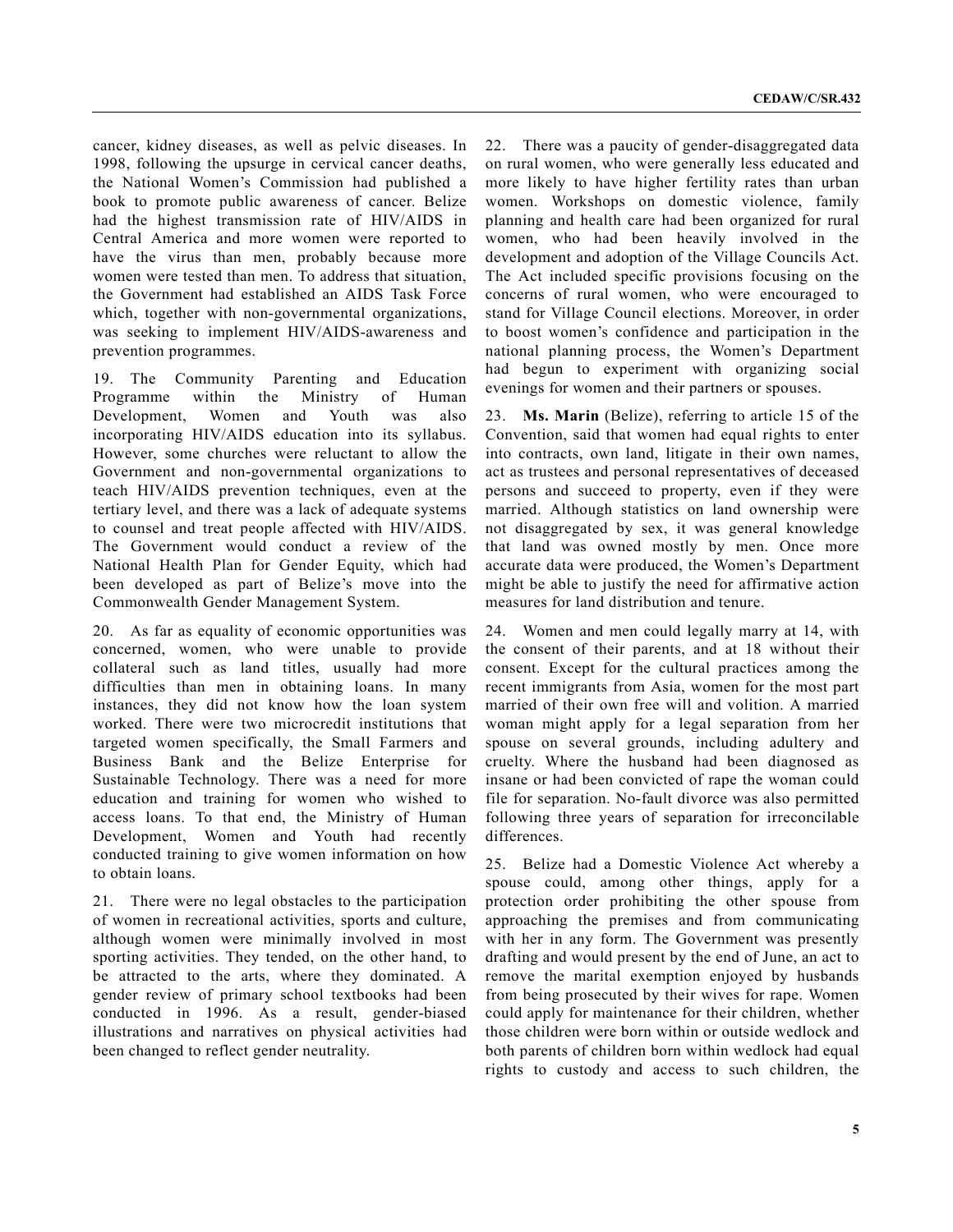primary concern of the courts being the welfare of the children. However, as far as children born out of wedlock were concerned, the mother was entitled to custody, unless proven unfit. Whereas a wife could claim maintenance for herself, a de facto spouse could not.

26. Since a significant percentage of the country's population was part of consensual or common law unions, upon the break-up of the union, a de facto spouse could only claim maintenance for the children of the union and not for herself. Similarly, in a common law union, only the children could be successors to their father's property. That put many women in common law unions and their children in a financially disadvantageous position. Currently, upon dissolution of a marriage, women could only claim rights to matrimonial property if they had either indirectly or directly contributed to the purchase of such property.

27. **Ms. Balderamos-Garcia** (Belize), in conclusion, said that, although both women and men were required by law to have the same responsibilities to protect their children, in practice economic burdens, emigration and customs placed the greater responsibilities on women. Those three areas needed to be addressed by all segments of society in order to narrow gender gaps in family laws and practices. Gender equality needed to be further promoted through measures to combat sexual harassment, access to continuing education for young mothers, equal pay for work of equal value and gender neutral teaching materials. Even in areas where adequate provisions existed, attention was required to ensure greater compliance, through more consistent enforcement of laws and regulations, as well as through public awareness campaigns and education. That applied to such areas as fuller implementation of domestic borrowers' legislation, improved access to health services, regulation of brothels, and sexual offences, including against minors.

#### *General comments*

28. **Ms. Hazelle** expressed deep concern about the high rates of abortion, HIV/AIDS infection, prostitution and teenage pregnancy. Although the bulk of the population was Catholic, a large number of children were being born to single women. There seemed to be some conflict between religious practices and beliefs on the one hand, and what happened in reality on the other. In that regard, she wondered

whether the political will existed to address such issues as family life education, including safe sex and family planning, bearing in mind the relationship between Church and State. Moreover, while the Government was responsible for the salaries of all teachers at the primary level and 70 per cent of administrative costs, it did not have any say in the principles, programmes and policies governing primary schools, which sometimes even contravened the Constitution itself. She also wondered whether unmarried male teachers who became parents were dismissed from their jobs.

29. Furthermore, she was concerned about the lack of information on violence against women and children. Indeed, although the age of consent was 16 years, 19 per cent of births were to young mothers, who were doubly penalized: they had to deal with statutory rape and becoming pregnant and were then prohibited from continuing their education. Lastly, she enquired what action Belize was taking to implement its commitments under the Beijing Platform for Action, particularly with respect to gender-based violence.

30. **Ms. Abaka** expressed concern about the Church-State relationship. Belize was a secular State, yet in various sectors of society, especially in education and health, such secularism was not evident. The Church exerted considerable influence, yet the rate of teenage pregnancy was very high, despite the fact that the majority of the population was Roman Catholic. She hoped that the delegation could explain that ambiguity. She also wondered what the current Government, which was progressive, was doing to mitigate the adverse impact of structural adjustment, especially on women and on rural folk in general.

31. **Ms. Aouij** welcomed the action the Government had taken to make business loans available to women and to adopt a national plan on sexual violence. Corresponding legislation, however, had been slow in coming, and she would appreciate details of the forthcoming bills referred to by the delegation, the likelihood of their adoption and any prior consultation with non-governmental women's groups in their drafting. She would also like to know how the Government  $-$  in view of its obligation to safeguard women's rights to education and health and even life — was dealing with the widespread social ills of teenage school dropouts because of pregnancy and of often fatal abortions, and whether it intended to decriminalize abortion.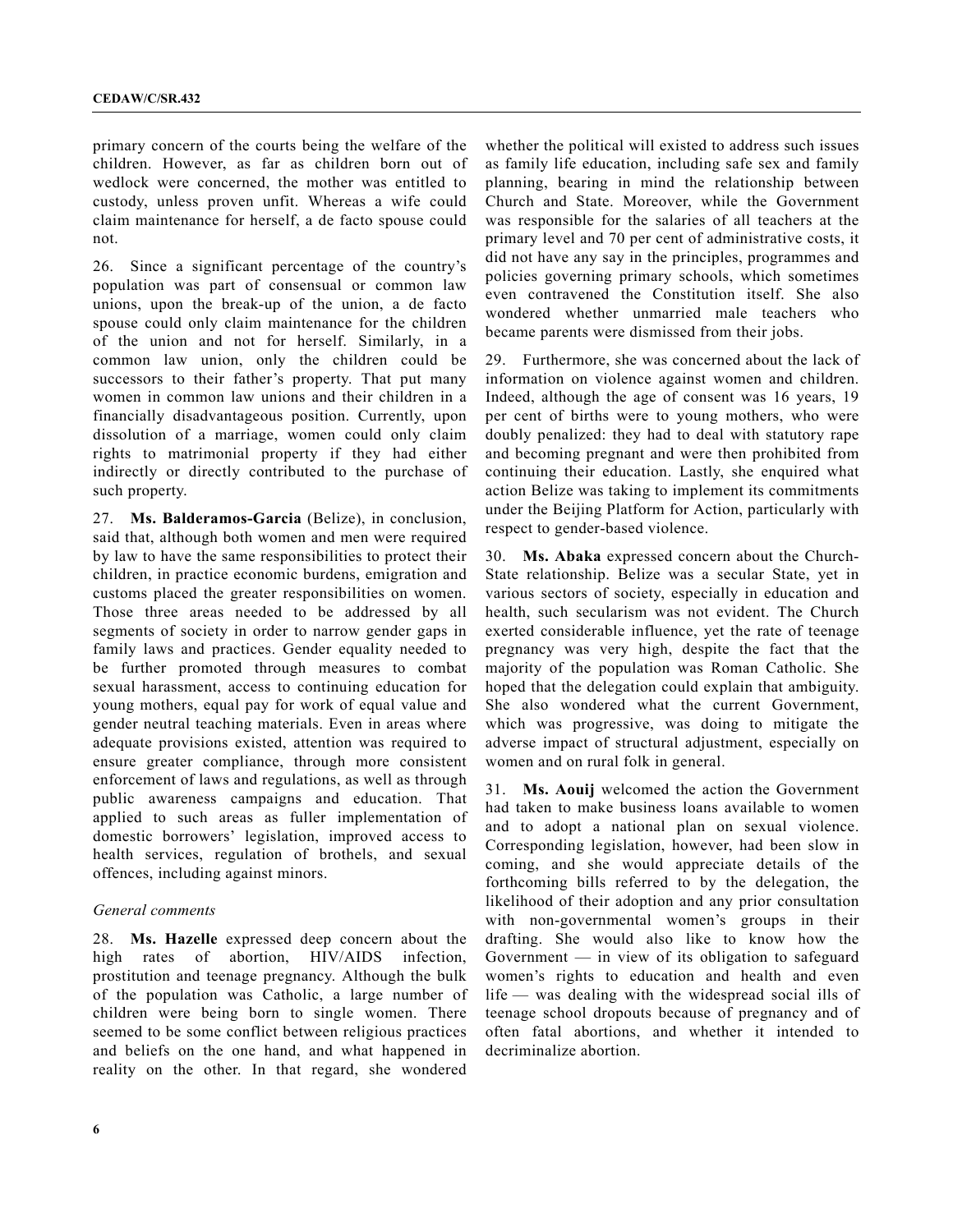#### *Article 2*

32. **Ms. Schöpp-Schilling** asked whether the Government had actually conducted a review of its existing legislation for any discriminatory provisions. She wondered if it had plans to draft legislation incorporating the provisions of the Convention against sexual discrimination, and suggested that, given the multi-ethnic composition of the country, it should contemplate concomitant anti-racial-discrimination legislation. In connection with the National Strategic Plan on Gender Equity and Equality, it would be interesting to know the targets and time frames established in each of the five priority areas chosen in fulfilment of Belize's Beijing commitments; and to learn more about the financing of the Plan and the extent to which the Ministry of Human Development, Women and Youth was involved in its administration. She would appreciate an explanation of the Commonwealth Gender Management System that Belize soon planned to enter, and what the impact of joining would be in the form of technical assistance and the like.

33. **Ms. Ferrer**, noting that the general picture given was one in which women were at a disadvantage in the economic, political, cultural and social life of the country, and that most discrimination occurred at the individual level, asked what publicity Belize was giving to the Convention, what specific training in its provisions, and what awareness women had of their rights under domestic legislation. She would like clarification of the statement in the report (para. 128) that the Constitution protected against discriminatory treatment "except in certain circumstances". She would also like to hear what the Government was doing to improve the overall situation of refugee women from neighbouring countries, many of whom were single mothers living at the poverty level.

## *Article 3*

34. **Ms. Ouedraogo**, congratulating the Government on its obvious political will, requested further information about the National Women's Commission, designated as the prime mechanism to monitor compliance with the Convention, especially with regard to its functioning, its budget and how funds would be mobilized and allocated to various programmes. The important task of consciousnessraising, especially among women, was costly and often required reliance on non-governmental organizations.

She wondered if Belize had developed a national policy for the promotion of women's rights, applicable to all technical departments of the Government and covering all women's issues, in conjunction with nongovernmental organizations; and if so, if the goals had been defined, since a clear-sighted calculation of available funds and available expertise within and outside the Government was always the first step in the crucial follow-up.

# *Article 4*

35. **Ms. Abaka**, observing that the change of Government in Belize seemed to have ushered in a more hopeful era for women, said that the delegation's introduction had compensated for the dearth of information in the report itself. There were apparently many affirmative action policies in effect, including the commendable quota system for disabled student admissions (report, para. 117), but no affirmative action legislation had been adopted, presumably because of resistance to quotas on the part of the population or the political parties. More action was needed, however, to help teenage girls who had dropped out of school because of pregnancy re-enter the educational system.

36. **Ms. Ryel** said that although the Government had acknowledged the need for affirmative action to put more women in decision-making positions, it had as yet adopted no legislation to that end. The political parties, on the other hand, were routinely appointing women to positions on their committees; a very important development because it made women visible role models and allowed them in turn to help appoint other women. Since policies disappeared with political change, it would be safer for the Government to embody its policies in legislation, even though quotas might be controversial. It should start with a law confirming the Government's own obligation to promote equality in that sphere. To attract more support, the law could be phrased in a gender-neutral way, calling, for instance, for at least 40 per cent of each sex to be represented in any government agency.

# *Article 5*

37. **Ms. Hazelle** welcomed Belize's forthcoming entry into the Commonwealth Gender Management System, for which her own country had been the Caribbean pilot, and said that the move would mainstream gender issues in Belize and facilitate the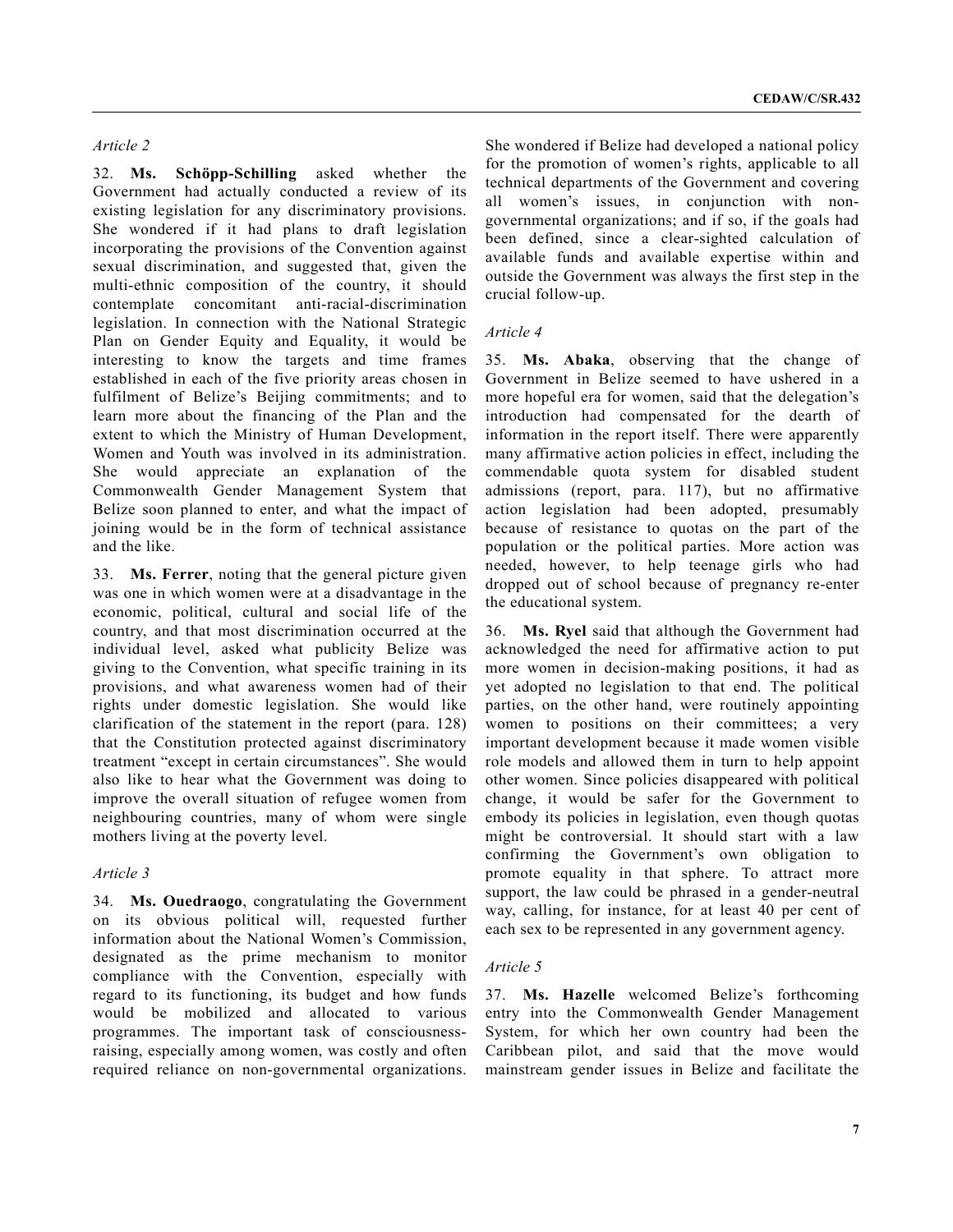involvement of civil society and a change in the ideas of the citizenry on gender issues. She wondered if the Government had any programmes to increase awareness of women's issues and deal with sexual stereotyping, whether their impact had been evaluated, what the target groups were, what the role of the media had been and whether the Church had been called upon to take part as a social institution or had been seen as a passive audience.

38. **Ms. Cartwright**, recalling the Committee's general recommendation No. 19, on violence against women as a human rights violation, welcomed the establishment of the Government's Domestic Violence Task Force and its start on an integrated National Family Violence Plan, since the problem seemed to be a very serious one in Belize as in many countries. The National Plan would need at the outset to include research on the extent and nature of the problem; it would require an amendment of the Criminal Code to criminalize sexual violence against women and girls and their psychological abuse; and it would have to protect women against the perpetrators. It would be interesting to know how far Belize's domestic violence law went, whether prosecutions were possible, whether it was widely used and enforced by the courts, and whether it had been made easier for women to come forward to give evidence in court, especially in case of marital rape. The problem also required systematic, ongoing education of men in general, and especially of authorities like the police and the judiciary and those in the health professions. Teachers could also help identify cases; and support and treatment must be provided for the victims.

39. **Ms. Corti** asked the delegation to elaborate on plans to eliminate stereotypes in the context of a multiethnic and multi-racial society, where a unified policy for the advancement of women seemed to be lacking and where the various ethnic groups held fast to their own customs, traditions and religion. She would also like to hear more about the relationship between Church and State.

40. **Ms. Ferrer** wondered why men and boys had not been invited to participate in the community training programmes mentioned in the report, as it had been shown that it was important to involve men in educational efforts to change stereotypes, and inquired about the status of efforts to include family life topics in school curricula. Turning to article 6, she pointed out that women turned to prostitution mainly because they had no other means of supporting themselves and asked if any efforts were made to provide rehabilitation or job training for prostitutes and whether procurers were punished under the law as well. The situation concerning regulated prostitution around British military bases also needed some clarification. Finally, she would like to know the penalties for child prostitution and whether any programmes existed to help migrant women involved in such activities.

41. **Ms. Goonesekere** said that her concern was that the existing laws on prostitution, which penalized the open and public exercise of the profession, while simply regulating organized brothels, had no relation to the current reality in Belize which included sex tourism, a high rate of HIV/AIDS infection and some indications of trafficking in persons. She urged the Government to consider a more interventionist policy towards prostitution, similar to the approach that it had taken to domestic violence.

42. **Ms. Feng** Cui said that the existing legislation served to punish prostitutes, but not to present sexual exploitation. It was her hope that the Government would adopt legislation from a perspective of prevention.

#### *Articles 7 and 8*

43. **Ms. Regazzoli** said that it was difficult to accept the very low level of women's participation in decision-making. Although women had reportedly voted in high numbers in the last election, it was disappointing that the political parties did not see them as viable candidates for office. She wondered whether the national mechanism for implementing the Beijing Platform for Action intended to submit affirmative action proposals in that area to Parliament. The delegation had stated in its oral presentation that women did not get involved in the "dirty game" of politics, but in her view, increasing women's participation and access to the decision-making levels was the only way to clean up the political arena. Turning to article 8, she suggested that, while awaiting the passage of legislation to ensure women's political participation, a Presidential decree would send a strong signal from the executive branch that women should be involved in all sectors of Government.